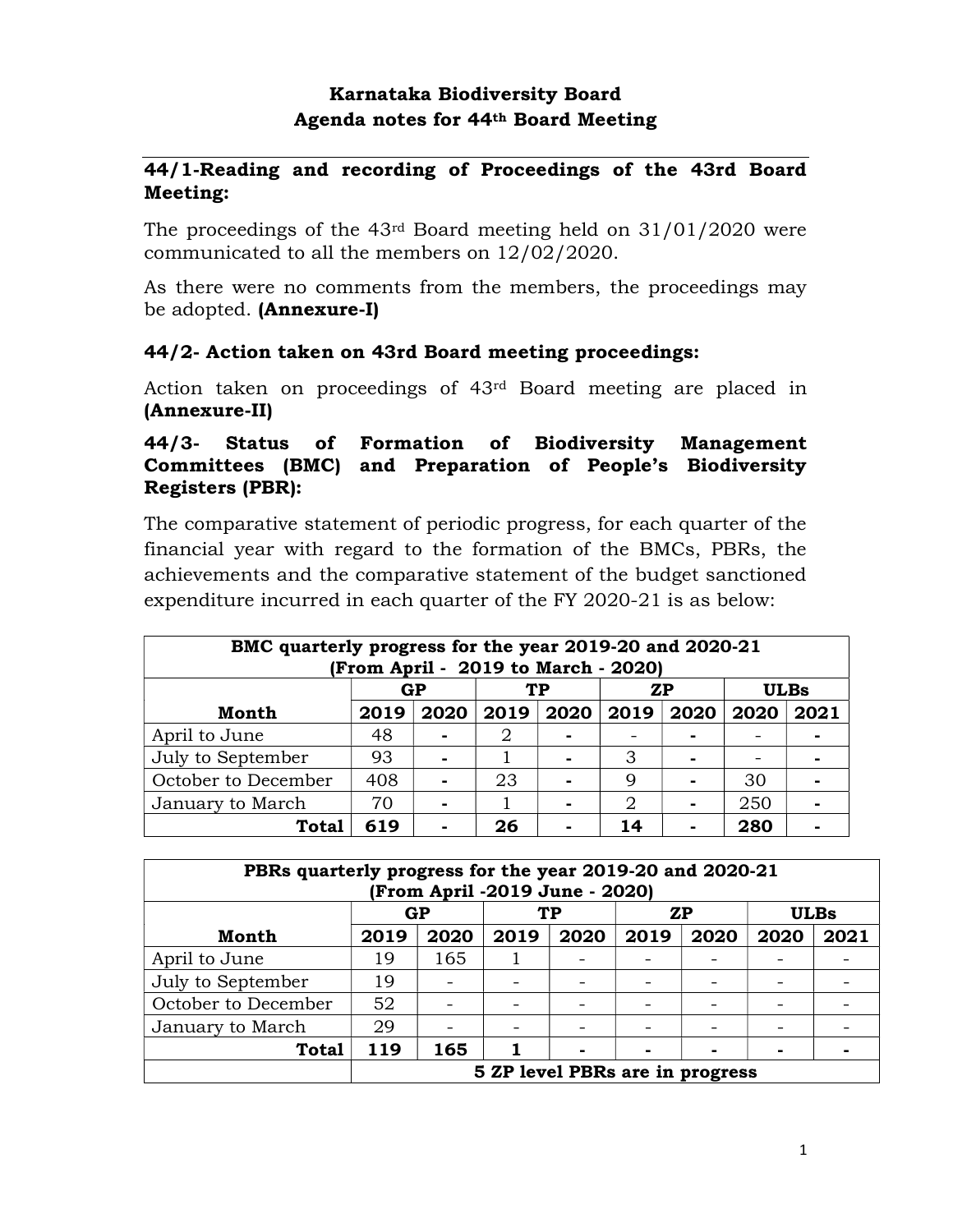| <b>Budget</b><br><b>Sanctioned</b> |                                           | 2019-2020<br>2020-2021<br>(Rs. In lakhs)<br>(Rs. In 1)<br>akhs) |         |           | <b>Amount released</b><br>for the year<br>2020-2021<br>(Rs. In lakhs) |  |  |  |
|------------------------------------|-------------------------------------------|-----------------------------------------------------------------|---------|-----------|-----------------------------------------------------------------------|--|--|--|
|                                    |                                           | <b>376 lakhs</b>                                                |         | 437 lakhs | 20.74 lakhs                                                           |  |  |  |
|                                    | <b>Statement of Quarterly Expenditure</b> |                                                                 |         |           |                                                                       |  |  |  |
|                                    | 2019-20                                   |                                                                 |         | 2020-2021 |                                                                       |  |  |  |
| Quarter                            | Months                                    | <b>Total</b>                                                    | Quarter | Months    | <b>Total</b>                                                          |  |  |  |
| 1st                                | Apr-Jun                                   | 11,055,794.00                                                   | 1st     | Apr-June  | 9842971.00                                                            |  |  |  |
| 2nd                                | July-Sep                                  | 6,533,889.00                                                    | 2nd     | July-Sep  |                                                                       |  |  |  |
| 3rd                                | Oct-Dec                                   | 8,356,096.00                                                    | 3rd     | Oct-Dec   |                                                                       |  |  |  |
| 4th                                | Jan-Mar                                   | 19442785.00-                                                    | 4th     | Jan-Mar   |                                                                       |  |  |  |
|                                    | Total                                     | 45388564.00                                                     |         | Total     | 9842971.00                                                            |  |  |  |

#### Budget Sanctioned for the year 2019-20 and 2020-21

As per RDPR Order No mestation 96 ast 2020 dated 16/05/2020 the taluka BMCs are revised from 176 to 225, RDPR Email dated 17/06/2020 GP level BMCs are revised from 6019 to 6012 and Directorate of Municipal Administration Email dated 17/06/2020 the ULB BMCs are revised from 280 to 286.

Status of Biodiversity Management Committees

| Panchayats         | Total No. of | <b>No.of BMCs</b> | <b>Balance to be</b> |
|--------------------|--------------|-------------------|----------------------|
|                    | <b>BMCs</b>  | Constituted       | constitute           |
| Grama Panchayat    | 6012         | 6007              |                      |
| Taluka Panchayat   | 225          | 176               | 49                   |
| Zilla Panchayat    | 30           | 30                |                      |
| Urban Local Bodies | 286          | 279               |                      |
| <b>Total</b>       | 6553         | 6492              | 61                   |

Note: 1) In 5 Grampanchayats there is no elected body (Vallabhapura Grama Panchayat in Bellary District, Gargapalli in Kalburgi District, N. Malkapura, Hemanala and Shavantagere in Raichur District). 2) In Urban Local Body Kudremukh notified area is declared as National Park.

| $\sim$ category of a corporational category are $\sim$ - |                                    |                               |                                 |  |  |
|----------------------------------------------------------|------------------------------------|-------------------------------|---------------------------------|--|--|
| Panchayats                                               | <b>Total No. of</b><br><b>BMCs</b> | <b>No.of PBRs</b><br>prepared | <b>Balance to be</b><br>prepare |  |  |
|                                                          |                                    |                               |                                 |  |  |
| Grama Panchayat                                          | 6012                               | 2268                          | 3744                            |  |  |
| Taluka Panchayat                                         | 225                                | 24                            | 201                             |  |  |
| Zilla Panchayat                                          | 30                                 | 5 (Under progress)            | 30                              |  |  |
| Urban Local Bodies                                       | 286                                |                               |                                 |  |  |
| <b>Total</b>                                             | 6553                               | 2292                          | 3975                            |  |  |

Status of People's Biodiversity Registers

The subject is placed before the Board for information.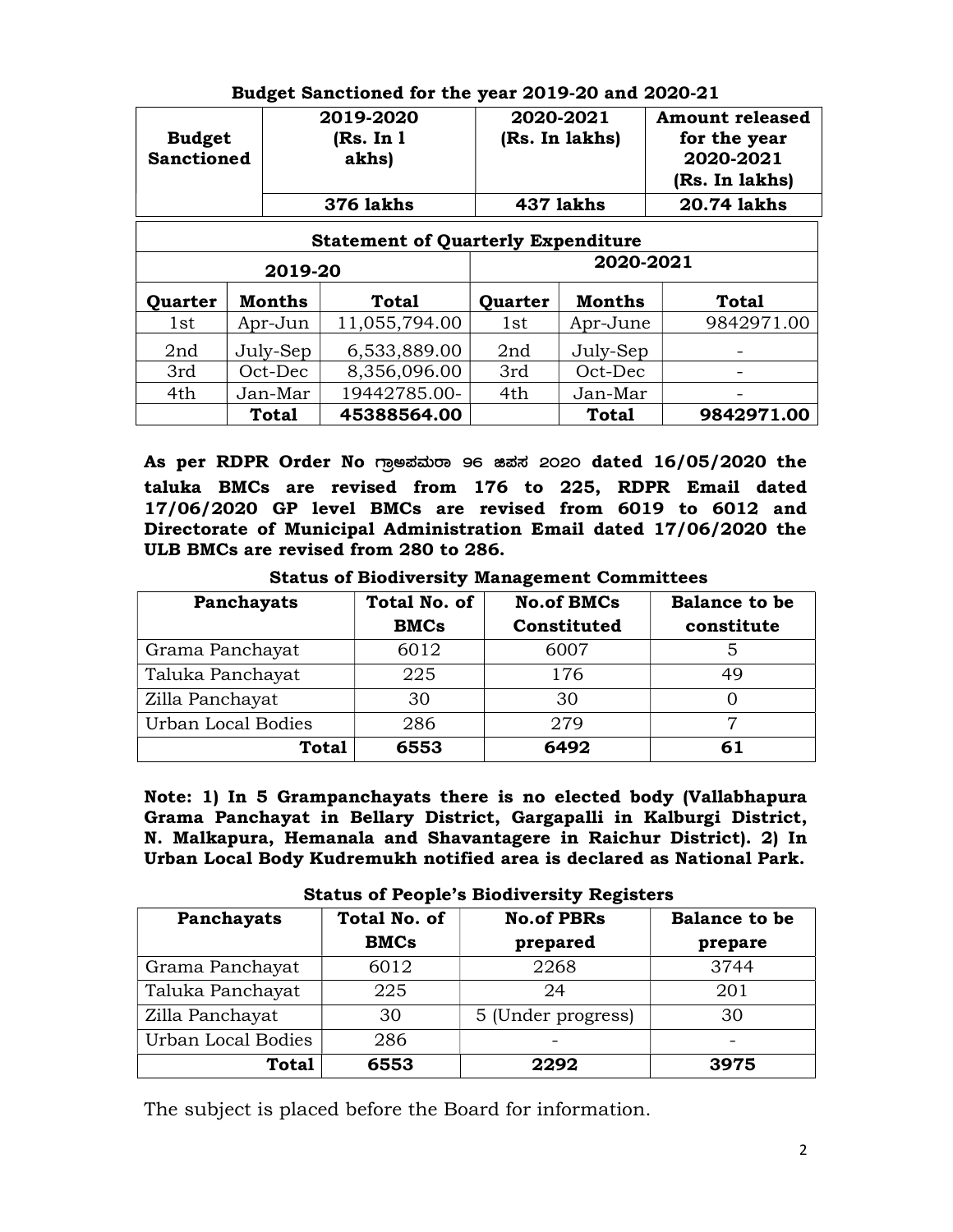#### Funds required for preparation of PBRs at the Urban Local Bodies BMCs

The following amount required for PBR Preparation at the Urban Local Bodies :

| ಕ್ರ.           | ನಗರ ಸ್ಥಳಿಯ ಸಂಸ್ಥೆಗಳ ವಿವರ             | ಒಟ್ಟು ಅನುದಾನದ      |
|----------------|--------------------------------------|--------------------|
| ಸಂ.            |                                      | ಮೊತ                |
| 1              | ್ರಪತಿ ಮರಸಭೆ ಮತ್ತು ಪಟ್ಟಣ ಪಂಚಾಯಿತಿಗೆ   | ರೂ. 2,69,10,000.00 |
|                | ರೂ.1,30,000/– ದಂತೆ ಒಟ್ಟು 207 ಮರಸಭೆ   |                    |
|                | ಮತ್ತು ಪಟ್ಟಣ ಪಂಚಾಯಿತಿಗೆ               |                    |
| $\mathbf{P}$   | ್ರತಿ ನಗರ ಪಾಅಕೆ ಮತ್ತು ನಗರ ಸಭೆಗೆ       | ರೂ. 1,34,00,000.00 |
|                | ಪಂಚಾಯಿತಿಗೆ ರೂ.2,00,000/– ದಂತೆ ಒಟ್ಟು  |                    |
|                | 67 ನಗರ ಪಾಲಕೆ ಮತ್ತು ನಗರ ಸಭೆಗೆ         |                    |
| З              | ಹುಬ್ಬಳ್ಳ ಮತ್ತು ಧಾರವಾಡ ನಗರ ಪಾಅಕೆಗೆ    | ರೂ. 5,00,000.00    |
| $\overline{4}$ | ಬ್ಬಹತ್ ಬೆಂಗಳೂರು ಮಹಾನಗರ ಪಾಅಕೆಗೆ       | ರೂ. 10,00,000.00   |
| 5              | ಅಧಿಸೂಚಿತ ಪ್ರದೇಶಗಳಗೆ ರೂ.25,000/– ದಂತೆ | ರೂ. 1,00,000.00    |
|                | ಒಟ್ಟು ೦4 ಅಧಿಸೂಚಿತ ಪ್ರದೇಶಗಳಿಗೆ        |                    |
|                | ಒಟು                                  | ರೂ.4,19,10,000.00  |

Due to lack of funds the Board is proposed that the amount required for the same (Rs.4,19,10,000.00) may be requested to be borne by the Urban Developement Department.

The matter is put up for the approval of the Board.

### 44/4 - Utilisation of State Campa Funds :

For the year 2020-21 the Board has 600 lakhs of Grant-in-Aid for the preparation of PBR. But the grant required Rs.14,93,20,000/-. The NBA instructed all the state Boards vide letter No.NBA/05/30/ 219/SBB/NGT dated :20/03/2020 that, any short fall of grants for preparation of PBR may be requested from the State CAMPA funds under Compensatory Afforestation Fund. A request has been submitted to Principal Secretary, Department of Forest, Ecology and Environment, GoK vide letter No : KBB/PBR/D04/EOI/32 dated 27/04/2020 to make available the additional fund of Rs.8,93,20,000/ through CAMPA. (Annexure – III)

The same has been putup for the Board for information.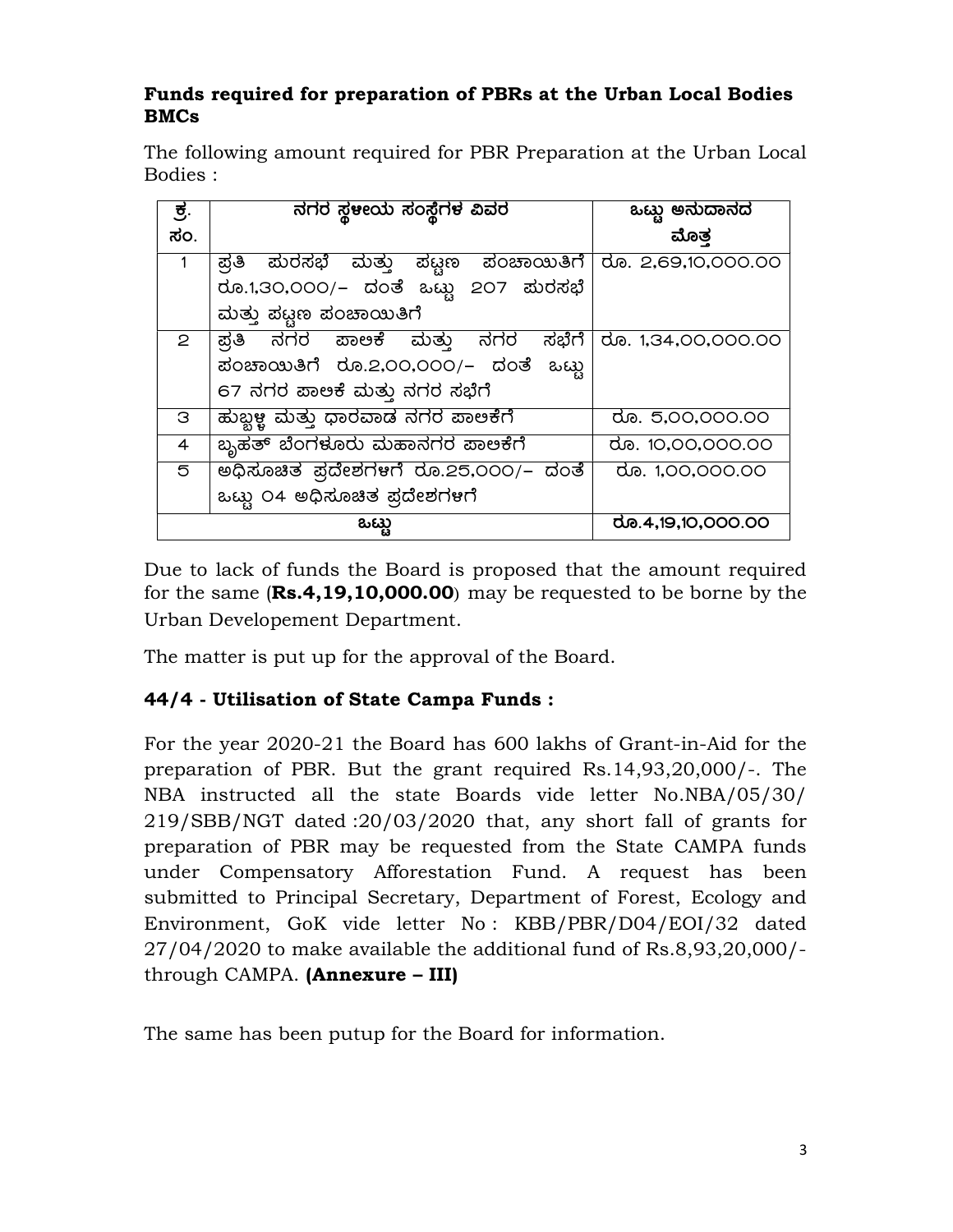# 44/5 - Trainings / Workshops/ Video Conference / Meetings conducted and Field Vistis by the Board from January 2020 to June 2020.

| 1              | 28/01/2020 | Meeting of the sub-committee of the Expert Panel<br>on ABS to review the applications submitted by<br>commercial entities and by NBA, Chennai at KBB           |
|----------------|------------|----------------------------------------------------------------------------------------------------------------------------------------------------------------|
| 2              | 29/01/2020 | of Biodiversity workshop<br>Conservation<br>at<br>Madikere by Chairman.                                                                                        |
| 3              | 30/01/2020 | Conservation of Biodiversity workshop at Mysore<br>by Chairman.                                                                                                |
| 4              | 31/01/2020 | 43rd Board Meeting at KBB.                                                                                                                                     |
| 5              | 18/02/2020 | Video Conference to review the progress of<br>BMC and PBRs with DCFs (SF).                                                                                     |
| 6              | 26/02/2020 | Chief Conservator of Forests, Circle level meeting<br>at Aranya Bhawan to review of preparation of<br>PBR <sub>s</sub> .                                       |
| $\overline{7}$ | 29/02/2020 | Video Conference conducted by RDPR review<br>of BMC and PBR.                                                                                                   |
| 8              | 02/03/2020 | PBR team of National Biodiversity Authority<br>visited KBB to review the quality of PBRs.                                                                      |
| 9              | 10/03/2020 | Meeting on preparation of list of (flora and fauna)<br>Threatened Species notified as per Biological<br>Diversity Act 2002 of Section 38 at KBB.               |
| 10             | 10/03/2020 | Meeting on Khan Forest Development, Shimoga<br>District at KBB.                                                                                                |
| 11             | 11/03/2020 | Hon'ble Chairman and Member Secretary with<br>other officials visited Nalluru Tamarind Heritage<br>Site.                                                       |
| 12             | 13/03/2020 | Stake holder consultation meeting on "Post 2020<br>Global biodiversity frame work" at Hyderabad<br>(Attended by Hon'ble Chairman)                              |
| 13             | 17/03/2020 | Video Conference to review the progress of<br>BMC and PBRs with DCFs (SF).                                                                                     |
| 14             | 21/03/2020 | under the chairmanship of<br>Chief<br>Meeting<br>Secretary of Karnataka to review the formation of<br>BMCs.                                                    |
| 15             | 23/03/2020 | Review meeting of BMC and PBR under the<br>chairmanship of Additional Chief Secretary and<br>Development Commissioner of Karnataka.                            |
| 16             | 23/03/2020 | Online meeting of the sub-committee of the<br>Expert Panel on ABS to review the applications<br>submitted by commercial entities and by NBA,<br>Chennai at KBB |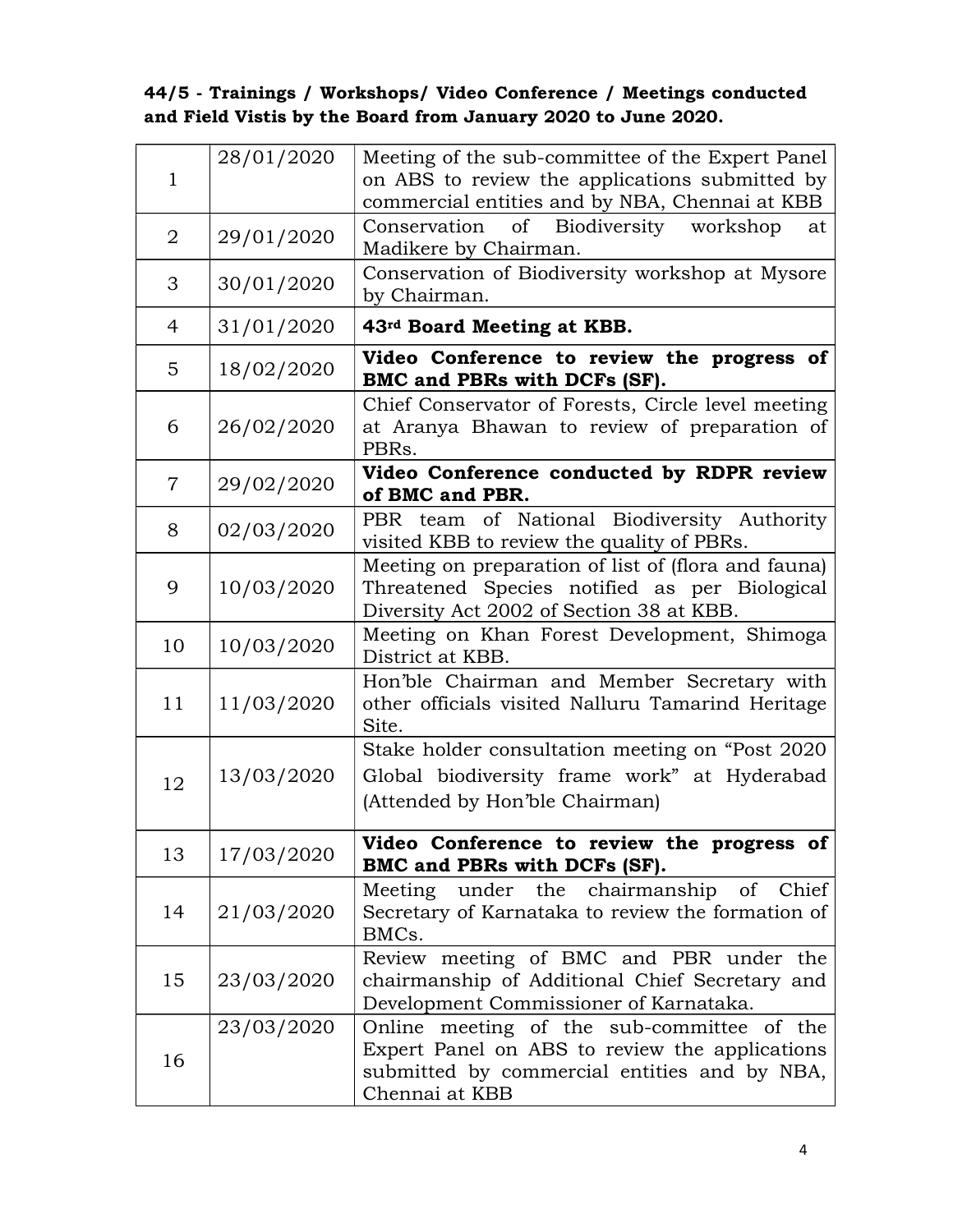| 17 | 16/04/2020 | Review meeting of BMC and PBR with Deputy<br>Conservator of Forests (Social Forestry) through<br>Zoom APP.                       |  |  |  |
|----|------------|----------------------------------------------------------------------------------------------------------------------------------|--|--|--|
| 18 | 28/04/2020 | Video Conference by NBA to review the progress<br>of PBR and BMCs.                                                               |  |  |  |
| 19 | 08/05/2020 | Video Conference to review the progress of BMC<br>and PBRs with DCFs (SF).                                                       |  |  |  |
| 20 | 12/05/2020 | Video Conference to Urban Local Bodies for<br>preparation of People's Bidiversity Registers                                      |  |  |  |
| 21 | 22/05/2020 | Celebereated International Biodiversity Day 2020<br>under the Chairmanship of Hon'ble<br>Chief<br>Minister.                      |  |  |  |
| 22 | 29/05/2020 | Video Conference by NBA to review the progress<br>of PBR and BMCs.                                                               |  |  |  |
| 23 | 03/06/2020 | Video Conference to review the progress of BMC<br>and PBRs with DCFs (SF).                                                       |  |  |  |
| 24 | 15/06/2020 | Video Conference by Rural Development and<br>Panchayath Raj to all Chief Executive Officers to<br>review of Preparation of PBRs. |  |  |  |

# Meetings and Programms conducted by Hon'ble Chairman, KBB

| Sl.No          | <b>Date</b> | <b>Meetings</b>                                                                                                                                                                                              |
|----------------|-------------|--------------------------------------------------------------------------------------------------------------------------------------------------------------------------------------------------------------|
| $\mathbf{1}$   | 21/01/2020  | Discussed with Deputy Conservator of Forests<br>(Social Forestry) about preparation of PBRs and<br>activities of conservation of Biodiversity with Deputy<br>Commissioner at Bellary.                        |
| $\overline{2}$ | 22/01/2020  | Conducted training on Biodiversity at Bellary and<br>visit to Hampi University.                                                                                                                              |
| 3              | 29/01/2020  | Meeting with Deputy Conservator of Forests (Social<br>Forestry), at Madikere discussed about Forest,<br>Biodiversity Conservation and land races.                                                            |
| 4              | 30/01/2020  | Conducted Circle level meeting at Mysuru with Chief<br>Conservator Forests discussed about Agriculture<br>Biodiversity and conservation of Biodiversity.                                                     |
| 5              | 01/02/2020  | Meeting under the Chairmanship of Hon'ble Chief<br>Minister for discussion of Sustainable Biodiversity,<br>Biofuel and Agriculture in the budget for the year<br>2020-21 at Hon'ble Chief Minister's office. |
| 6              | 05/02/2020  | Meeting with Chief Conservator of Forests, Deputy<br>Commissioner and Territorial Forest Officer about<br>conservation of Biodiversity at Dharwad.                                                           |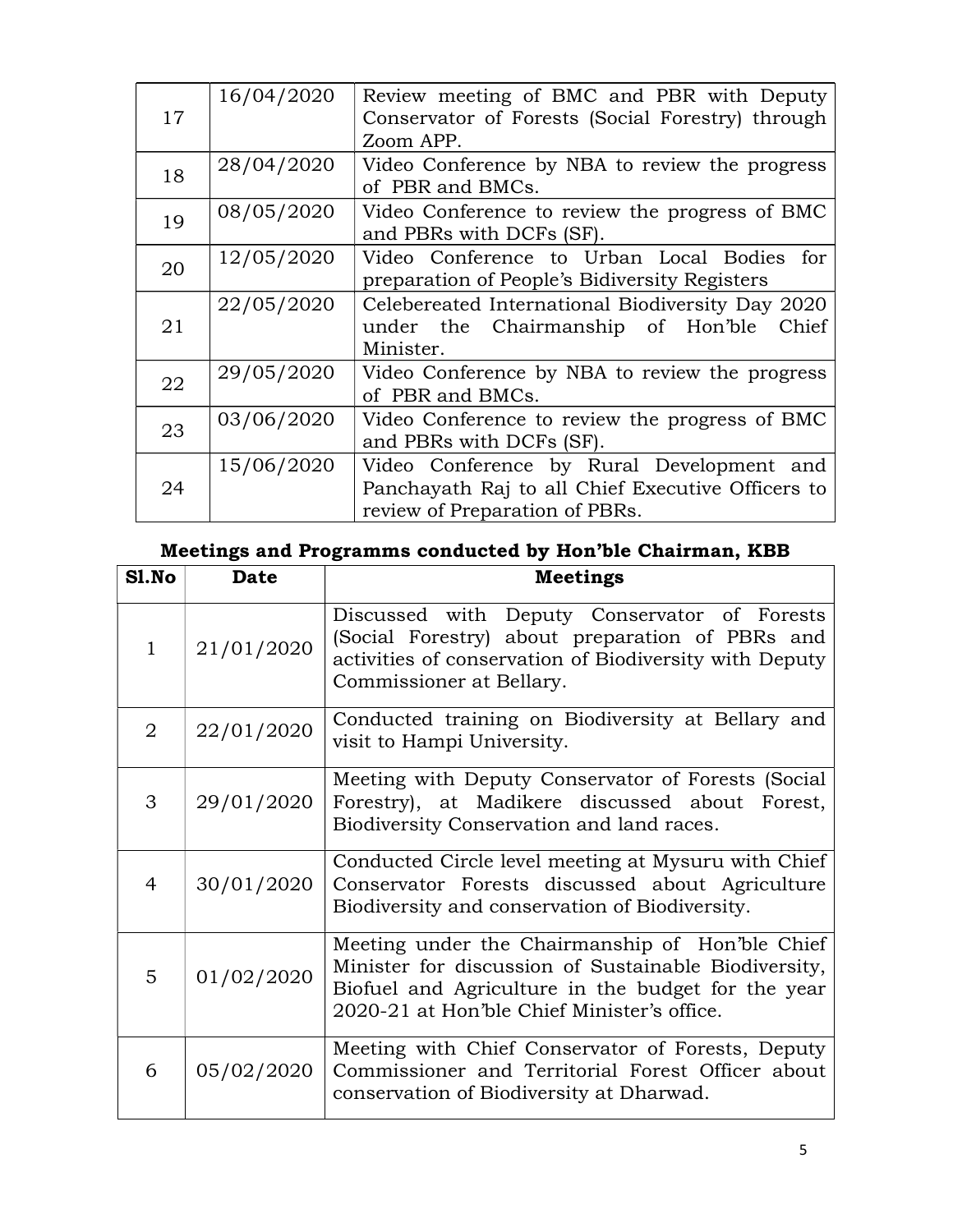| $\overline{7}$ | 15/02/2020 | Meeting with Dr. K. Leelavathi, Director, Disable and<br>Senior citizen sustainable department discussed<br>about welfare of disable.                                                                                                                                                         |
|----------------|------------|-----------------------------------------------------------------------------------------------------------------------------------------------------------------------------------------------------------------------------------------------------------------------------------------------|
| 8              | 19/02/2020 | Meeting with Officers of Horticulture Department<br>discussed on Development and conservation of<br>Horticulture at Sirsi.                                                                                                                                                                    |
|                |            | Meeting with Executive Officer, Taluka Panchayat,<br>DCFs (Social Forestry) and Range Forest Officers<br>related biodiversity conservation at Kumuta.                                                                                                                                         |
| 9              | 20/02/2020 | Meeting with DCFs, Executive Officer, Taluka<br>Panchayat Honnavara discussed<br>on Capacity<br>building on Biodiversity Conservation.                                                                                                                                                        |
| 10             | 28/02/2020 | Meeting with Mayor, Deputy Mayor, Shimoga<br>Mahanagar Palike, and Biodiversity Management<br>Committee Chairman and Secretary and DCF, ACF<br>Territorial and Range Forest Officers at Shimoga<br>discussed about Biodiversity, Forest, Environment<br>and conservation of Natural resources |
| 11             |            | Meeting at Sagar with DCF, ACF and RFO discussed<br>Development of Biodiversity Conservation.<br>on<br>Meeting with DCF, Sagara discussion had related to<br>Model People's Biodiversity Registers.                                                                                           |
| 12             | 03/03/2020 | Meeting at Canara Circle with Forest Officers<br>discussed about development of Forest,<br>crop<br>disaster, Solar fencing.                                                                                                                                                                   |
| 13             | 06/03/2020 | Meeting with Executive officers of Sirsi, Yallapura<br>and Siddapur along with Officers of Irrigation<br>department at Sirsi discussion on conservation of<br>Biodiversity.                                                                                                                   |
| 14             | 10/03/2020 | Meeting with PCCF and Forest officers of Shimoga<br>discussed about Development of Khan Forests.                                                                                                                                                                                              |
| 15             | 11/03/2020 | Visited Nalluru Tamarind Heritage Site at Nalluru<br>inspected the Management and conservation of<br>Heritage site and discussed with concerned officers<br>and Committee Members about the conservation of<br>BHS.                                                                           |
| 16             | 13/03/2020 | Meeting with PCCF, Officers of DCFs, RFOs of<br>Shimoga, Soraba and Sagara taluks and discussed<br>about Khan Forest Development.                                                                                                                                                             |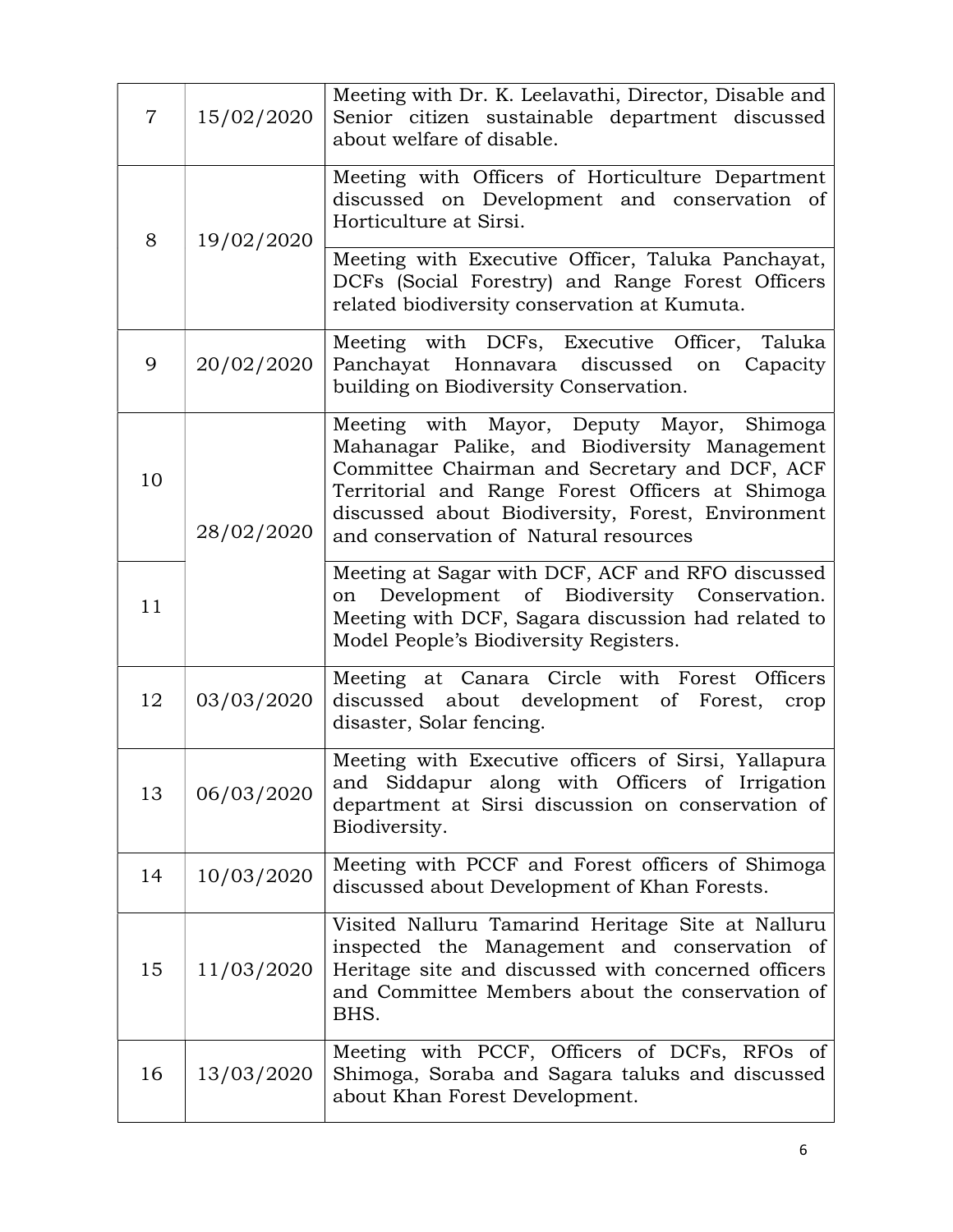| 17 | Meeting with Chief Conservator of Forests at Sirsi<br>and discussed about problems faced by the farmers |  |  |  |  |  |  |
|----|---------------------------------------------------------------------------------------------------------|--|--|--|--|--|--|
|    | $\vert$ 16/03/2020 $\vert$ due to wild animals and construction of solar<br>fencing.                    |  |  |  |  |  |  |

#### 44/6-National Medicinal Plant Board Project:

The National Medicinal Plant Board (NMBP) sanctioned project "ASSESSMENT OF POPULATION STATUS AND REMOVAL OF BIO-RESOURCES IN FOREST WITH SPECIAL EMPHASIS ON MEDICINAL PLANTS IN KARNATAKA" Letter vide No: NMBP/IFD/GIA/NR/PL/ 2014-15, Dated: 26/03/2015, with budget of 294.40 lakhs towards project cost, released amount Rs 200.00 lakhs and the duration of the project is from April 2015 to till March 2020.

The assessment of the Medicinal Plant phased into Six major stages (1) Training to Forest Department staff for laying transect line and assessment of bioresources, (2) Laying of transect line from forest staff for field assessment (3) Field survey and Data collection by the Field Botanists (4) Field Data entry into the project software (5) Field data generation, cleaning and validation (6) Data analysis and preparation of forest division wise reports and submission to NMPB. All these assessment phases have been completed in all 40 forest division and final reports have been submitted to NMPB, New Delhi within the 31st March 2020.

However, pending project works like, a) Disbursal of the honorarium  $\omega$ Rs.750 for each forest watcher (2 forest watcher) per beat and  $\omega$ Rs.1500/- for Forest guard/beat who helped in field survey exercise in the project b) Additional printing of reports (5 copies) and distribution to concerned Circles, Divisions and PCCF office c) To utilize Project Data to prepare a comprehensive report of entire State and for each forest circles d) Submission of Utilization certificate and Statement of Expenditure to NMPB.

Hence letter has been submitted to NMPB, New Delhi for extension of period by one year upto March 2020 for above mentioned works without additional fund. (**Annexure-IV**)

The matter is placed before the Board for deliberation and information.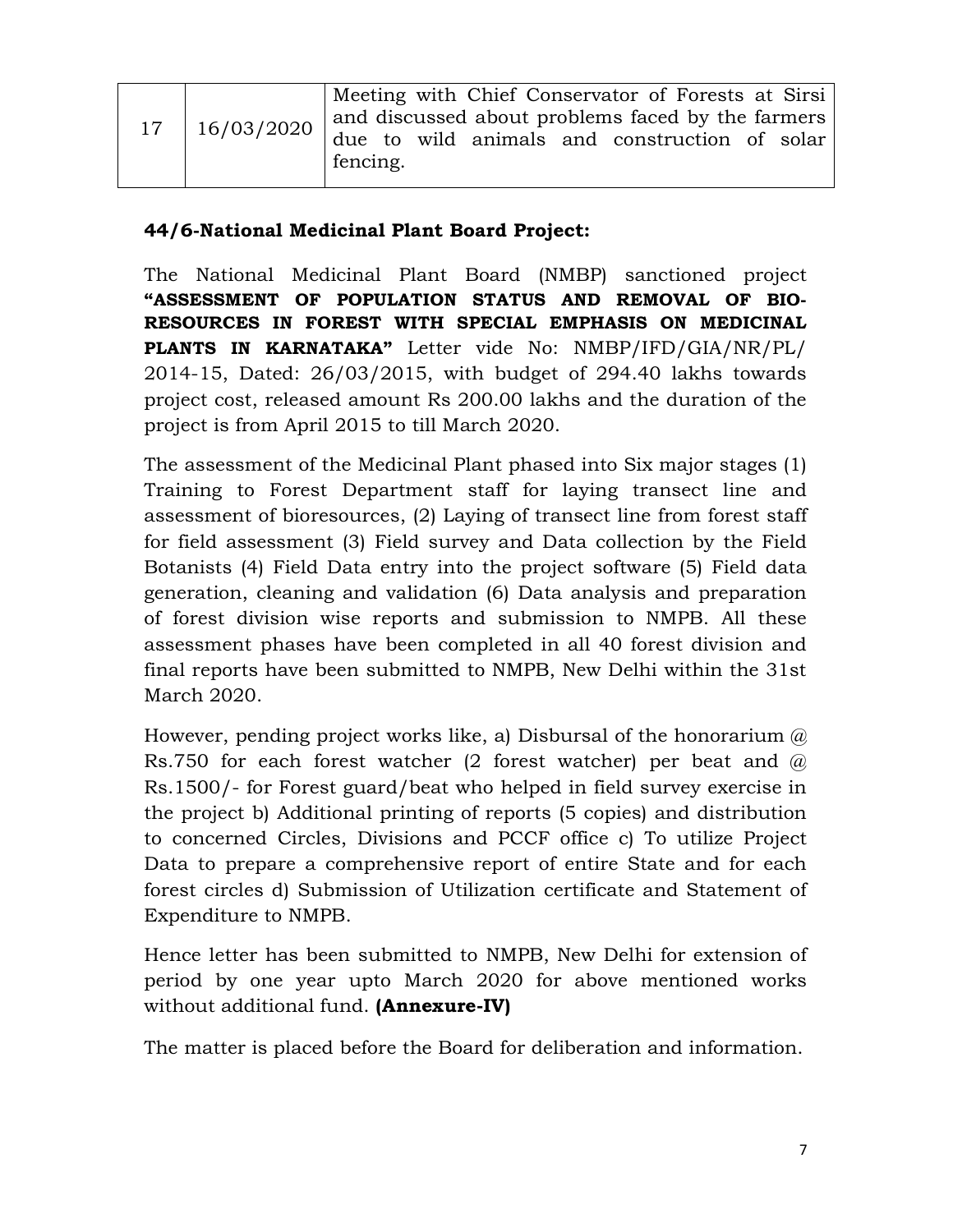### 44/7-Biodiversity Award 2019-20:

Karnataka Biodiversity Board hosted the State Biodiversity Awards 2019-20 on the Celebration of International Biodiversity Day on May 22, 2020 like every year, for outstanding contribution made by individuals and institutions in the field of Biodiversity Conservation, sustainable use of its components and fair and equitable sharing of the benefits arising out of the use of biological resources, and their traditional knowledge in Five categories. In the year 2019-20, total 11 applications have been received in 2 categories only. As per the proceeding of the award committee, 3 qualified individuals 1) Shri. Shantharama Siddhi 2) Shri. Manjunath Nayak 3) Shri. Shripada Bicchugatti have been selected and awarded Rs.40,000/- for each with facilitation and certificate.

The matter is placed before the Board for kind approval.

# 44/8-Celeberation of International Biodiversity Day 2020:

The Karnataka Biodiversity Board celebrated International Day for Biological Diversity 2020 in the Home Office of Shri. B.S Yedurappa, Honourable Chief Minister of Karnataka on 22nd May, 2020 with the theme "Our Solutions are in Nature".

The event was presided by Shri. B.S Yedurappa, Honourable Chief Minister of Karnataka. Shri Anand Singh, Minister for Forest and Ecology; Shri Sandeep Dave, IAS, Additional Chief Secretary, Ecology and Environment; Shri Vijay Kumar Gogi, IFS, Principal Secretary, Ecology and Environment; Shri Sanjai Mohan, IFS, Principal Chief Conservator of Forests (Head of Forest Force), Karnataka Forest Department; Shri Ajai Mishra, IFS, Principal Chief Conservator of Forests (Wildlife), Karnataka Forest Department; Shri Ananth Hegde Ashisara, Chairperson, Karnataka Biodiversity Board; Dr. Virender Singh, IFS, Principal Chief Conservator of Forests and Member Secretary, Karnataka Biodiversity Board were also present during the programme.

# The following events conducted during the programme:

1. Felicitation of awardee was done by Honorable Chief Minister of Karnataka and by Minister for Forest and Ecology, Karnataka. Various books & publications of Karnataka Biodiversity Board were also released by the officials during the IDB event.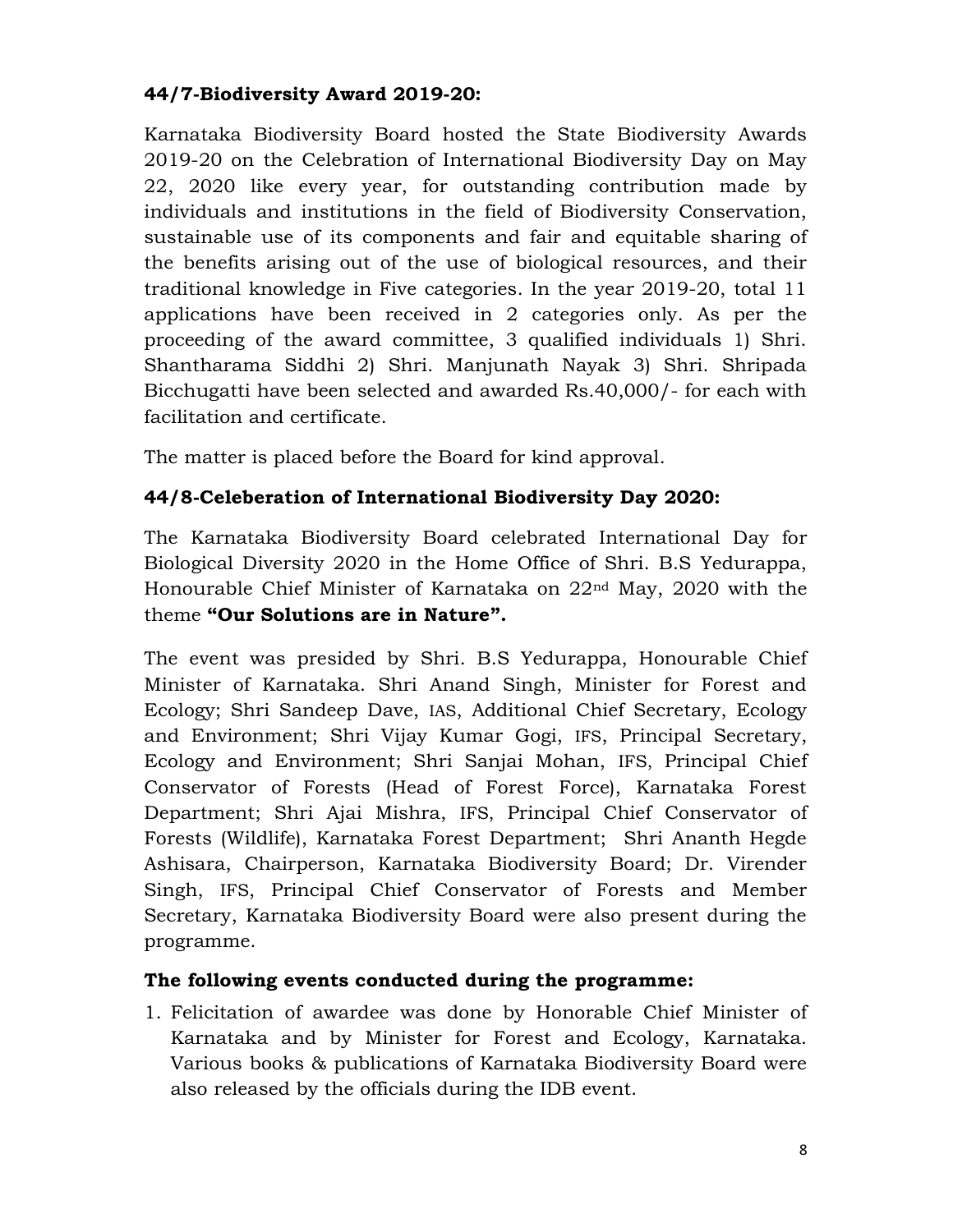- 2. Official website of Karnataka Biodiversity Board https://kbb.karnataka.gov.in/ was launched by Honorable Chief Minister of Karnataka.
- 3. An awareness programme on the importance of the day was held in the Nallur Tamarind Grove Biodiversity Heritage Site.
- 4. Shri Ananth Hegde Ashisara, Chairperson, Karnataka Biodiversity Board has also given an awareness talk on the slogan – "Our solutions are in Nature' which was aired on Doordarshan regional channel.
- 5. In Shivamogga district, Shri. K.S Eshwarappa, Minister of RDPR inaugurated the event by planting the saplings.
- 6. The Chairperson, Karnataka Biodiversity Board visited Alkola lake in Shivamogga District on 23rd May, 2020 along with the Environment Experts and discussed on conservation and reviving of the lake which is under encroachment.
- 7. In various districts of Karnataka, the Deputy Conservator of Forests (Social Forestry) have conducted awareness programmes to commemorate IDB 2020 by involving the stakeholders of biodiversity - the local community - in awareness campaigns and in saplings plantation work etc.
- 8. On the eve of celebration of IDB 2020, Karnataka Biodiversity Board also made a donation of Rs. 46,688 (Forty six thousand six hundred and eighty eight only) to the Chief Ministers Relief Fund towards COVID-19 emergency in the State.
- 9. As part of IDB, Karnataka Biodiversity Board organized 15 days Biodiversity Campaign in different parts of the State in 120 places.

The matter is placed before the Board for kind information.

#### 44/9- Disbursement for ABS funds accrued in the Board wherein the sources of Bio-resource are unknown:

As per Regulation 15 (2) of the ABS guidelines 2014 of MOEF-CC dated 21st November 2014, 95% of the accrued benefits have to be passed on to the BMC concerned from where the bio-resources are access.

The ABS funds accrued in the Board wherein the sources of Bioresource are unknown are from the use of bio-resources obtained from various traders within the State and outside the State. Since, the bio resources are accessed by the companies from various traders and the ABS submitted is based on the ex-factory sales of the products, the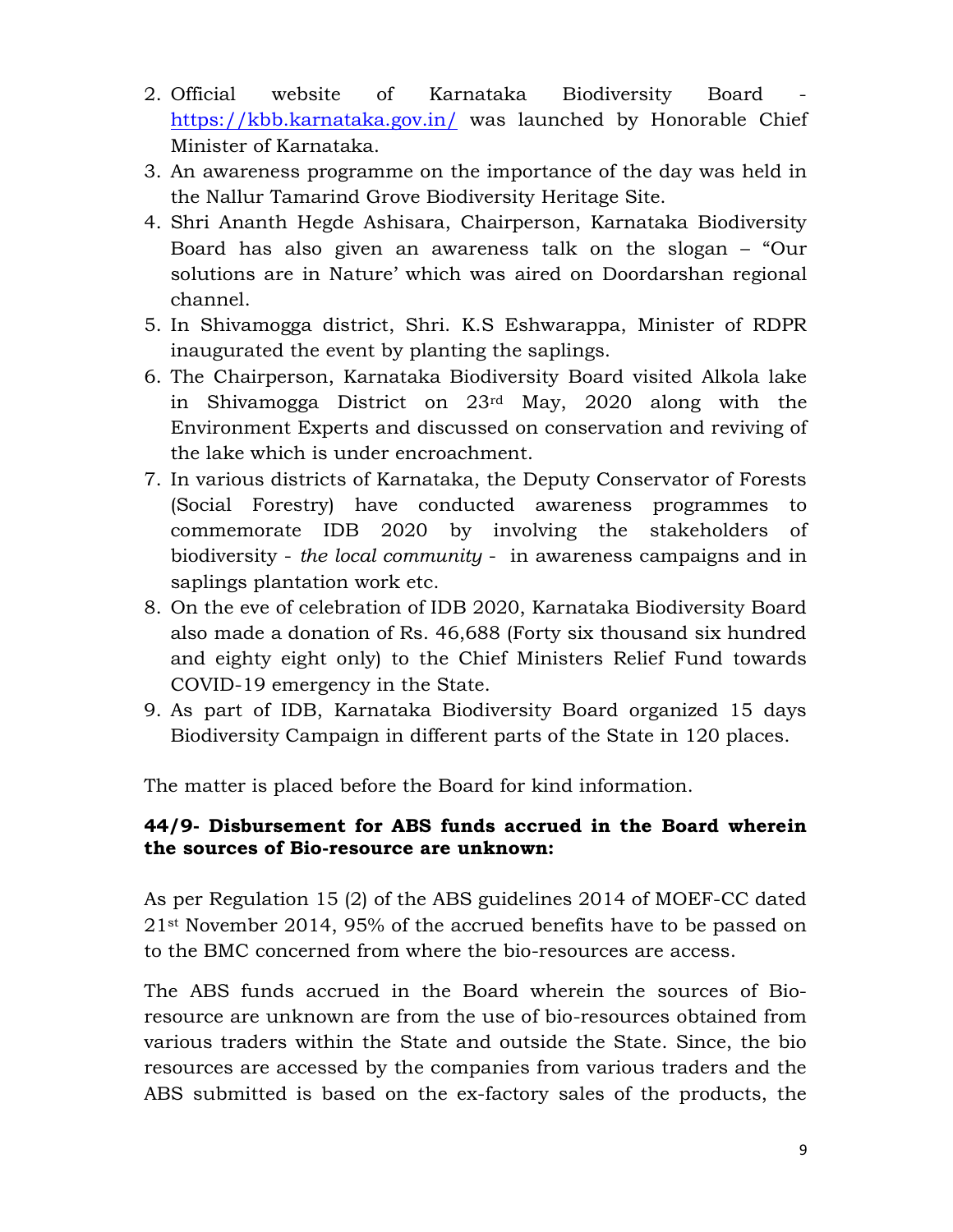proportion of ABS funds to be disbursed to specific BMCs is not known.

Therefore, an Expert Committee may be constituted to devise suitable mechanism for the disbursement of such ABS funds accrued in the Board wherein the source of bioresources is unknown.

The matter is put up for the deliberation of the Board.

# 44/10- Model Biodiversity Management Committees:

6 taluka Biodiversity Management Committees for establishing model Biodiversity Management Committees i.e., Sagara, Hosanagara, Sorba in Shivamogga district and Yallapura, Sirsi, Siddapura taluks in Uttara Kannada District have been suggested by the Chairman, KBB. In relation to this, the BMCs have prepared Action plans for various conservation activities and the total expenditure required for 6 taluks is around 60.00 lakhs for the purpose of achieving the objectives of the Act. ABS funds received in the Board where BMCs are not traced out is intended to be used.  $(Annexure -V)$ 

The subject is placed before the Board for deliberation and approval for spending ABS funds in these taluks for conservation works.

# 44/11-Conservation of RET Species:

Biodiversity awareness Campaign was conducted from 22/05/2020 to 05/06/2020. During this Campaign officials from Board travelled across the state and has realised the necessity of Eco sensitive Zones, protection of Rare Medicinal Plants areas (RET Species) and other necessary action plan for conservation.

Hence necessary proposal is required for the conservation of RET species from the Department of Forest through Taluka Biodiversity Management Committees. The proposal is for 6 places i.e., Bellary, Belgavi, Ramanagar, Chikkaballapur, Shivamogga and Dakshina Kannada Districts total 300 acres for each district Rs. 3.00 lakhs. (Rs. 3.00X6 = 18 lakhs) total to Rs.18.00 lakhs from Karnataka Biodiversity Board budget for soil work and weeding. Boundary demarcation and fencing work to be done by Karnataka Forest Department.

The subject is placed before the Board for approval.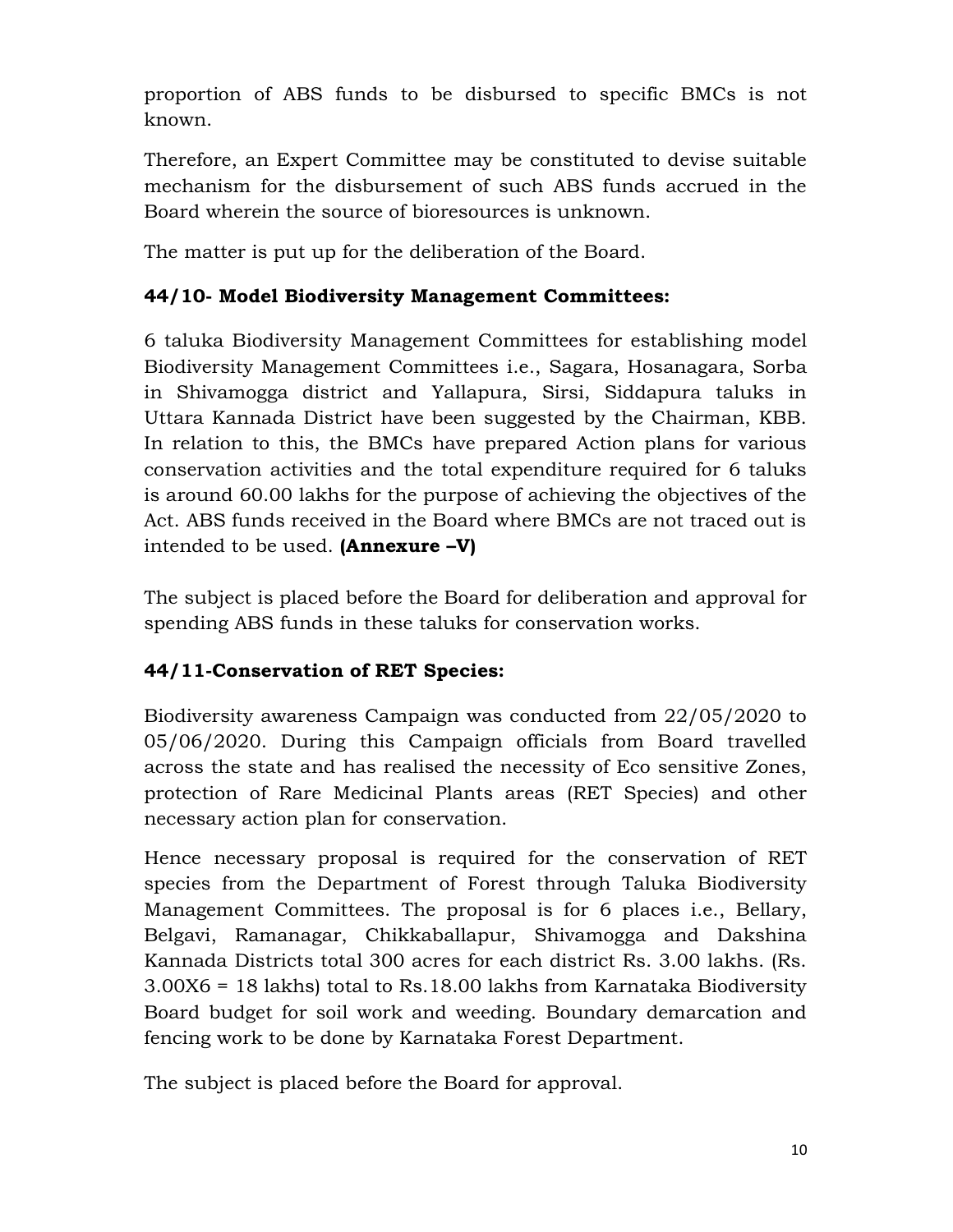#### 44/12- BUDGET ESTIMATE DETAILS OF KARNATAKA BIODIVERSITY BOARD FOR THE FINANCIAL YEAR 2020-21

|                | <b>Budget</b>                      | <b>Budget</b> |                  |
|----------------|------------------------------------|---------------|------------------|
| S1 No          | Head                               | Code          | <b>Allotment</b> |
| 1              | <b>Supporting Staff</b>            | 115           |                  |
| a              | <b>Supporting Staff Salary</b>     |               | 11,800,000.00    |
|                |                                    |               |                  |
|                | District level Technical Assistant |               |                  |
| b              | Remuneration                       |               | 1,500,000.00     |
| $\overline{a}$ | <b>Grant in Aid - Salaries</b>     | 101           |                  |
| a              | Officers on Deputation             |               | 14,200,000.00    |
| $\mathbf b$    | Leave Salary Encashment            |               |                  |
| с              | Home Orderly Allowances            |               | 126,000.00       |
| d              | <b>Medical Expenses</b>            |               | 100,000.00       |
| 3              | Grant in Aid - General             | 103           |                  |
| a              | <b>Travelling Allowance</b>        |               | 300,000.00       |
|                | Training Programs & Conservation   |               |                  |
| b              | works in BMC's                     |               | 500,000.00       |
|                |                                    |               |                  |
| $\mathbf c$    | PBR Documentation                  |               | 62,404,000.00    |
| d              | Workshop and Seminar               |               | 500,000.00       |
| e              | IBD Celebration-2020               |               | 120,000.00       |
|                | Identification & Maintenance       |               |                  |
| $\mathbf f$    | Of Biodiversity Heritage sites     |               | 1,000,000.00     |
| g              | Projects & Sepcial Studies         |               | 7,000,000.00     |
| h              | Office Rent                        |               | 3,600,000.00     |
| 4              | <b>Maintenance Expenditure</b>     | <b>200</b>    |                  |
| $\bf a$        | Repairs & Maintenance              |               | 200,000.00       |
| $\mathbf b$    | Electricity & Water Supply Exp.    |               | 300,000.00       |
| $\mathbf{C}$   | Telephone Expenses                 |               | 300,000.00       |
| d              | Computer Maintenance               |               | 200,000.00       |
| e              | <b>Stationery Charges</b>          |               | 300,000.00       |
| $\mathbf f$    | Postage & Stamp Charges            |               | 500,000.00       |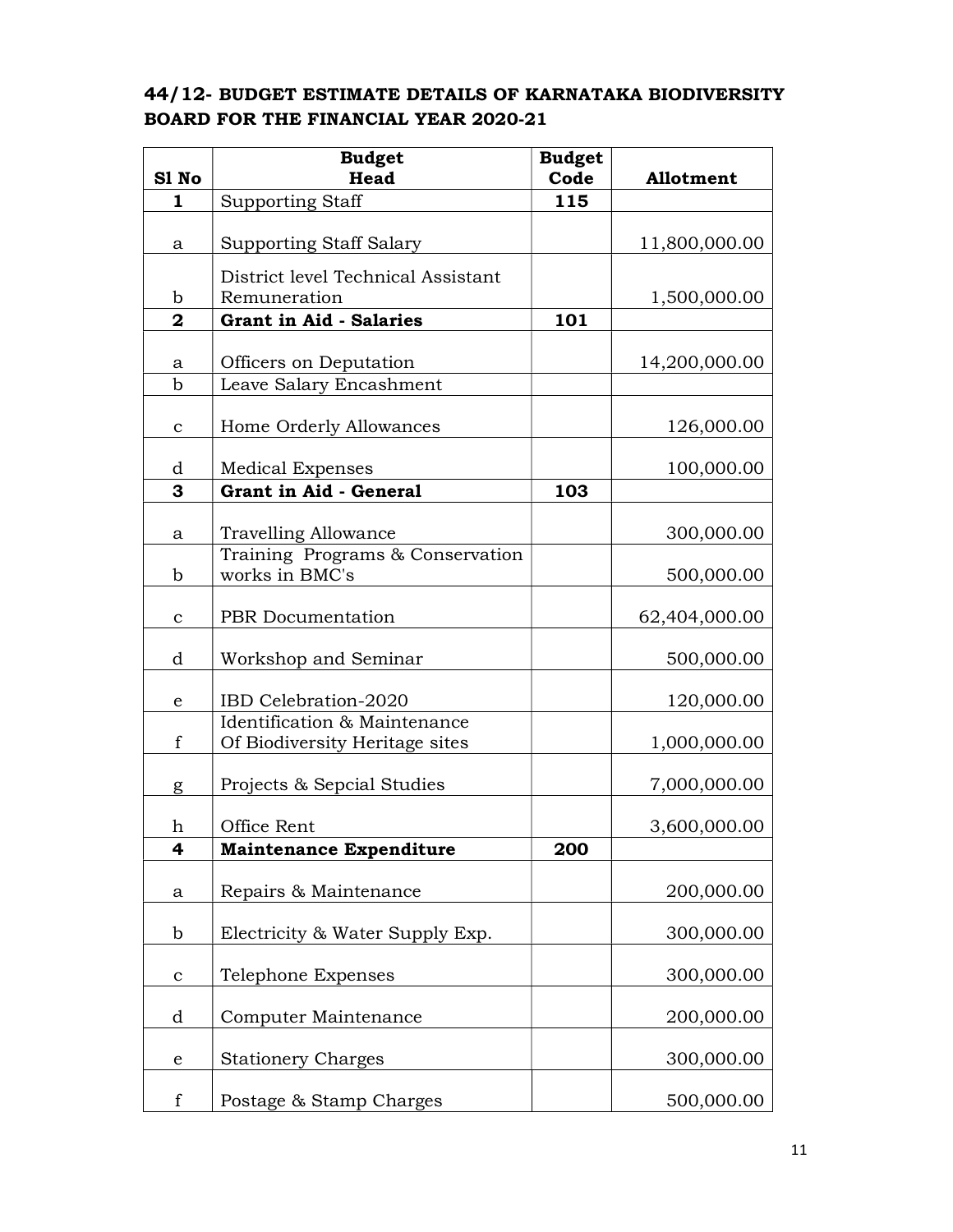| g | Website Expenses                     |     | 250,000.00     |
|---|--------------------------------------|-----|----------------|
|   |                                      |     |                |
| h | Audit Charges & Report Printing      |     | 300,000.00     |
| i | Meeting Expenses                     |     | 200,000.00     |
|   | Books & Periodicals                  |     | 200,000.00     |
|   | Advertisement &                      |     |                |
| k | Publicity/Awarness                   |     | 200,000.00     |
|   |                                      |     |                |
| 1 | <b>Printing Charges</b>              |     | 200,000.00     |
|   | Vehicle Fuel & Maintenance           |     |                |
| m | Charges                              |     | 1,000,000.00   |
|   |                                      |     |                |
| n | Office Maintenance/Hospitality       |     | 300,000.00     |
| 5 | <b>Grant in Aid - Asset Creation</b> | 102 |                |
|   | Purchase of Equipments/              |     |                |
| a | Computers /Vehicles                  |     | 100,000.00     |
|   |                                      |     |                |
|   | Total                                |     | 107,700,000.00 |

The matter is placed before the Board for approval.

### 44/13-Utilisation of Karnataka Biodiversity Board Fund:

Government of Karnataka has not sanctioned the Board action plan for the year 2020-21 due to Covid-19 disaster. Due to this there is delay in conducting Board activities. Hence, there is a requirement for utilising the Board Fund for the Developmental activities of Karnataka Biodiversity Board.

The subject is placed before the Board for approval.

### 44/14 - Identification and Conservation of Special Eco-systems

Gramapanchayat and Taluka Biodiversity Management Committees of Coastal, Western Ghats and Dry Zone should proactively identify the special Eco-systems in their jurisdiction and takeup measures to safeguard such areas by implementing proper conservation plan. In order to achieve this Board should have proper direction and guidance mechanism.

The subject is placed before the Board for approval.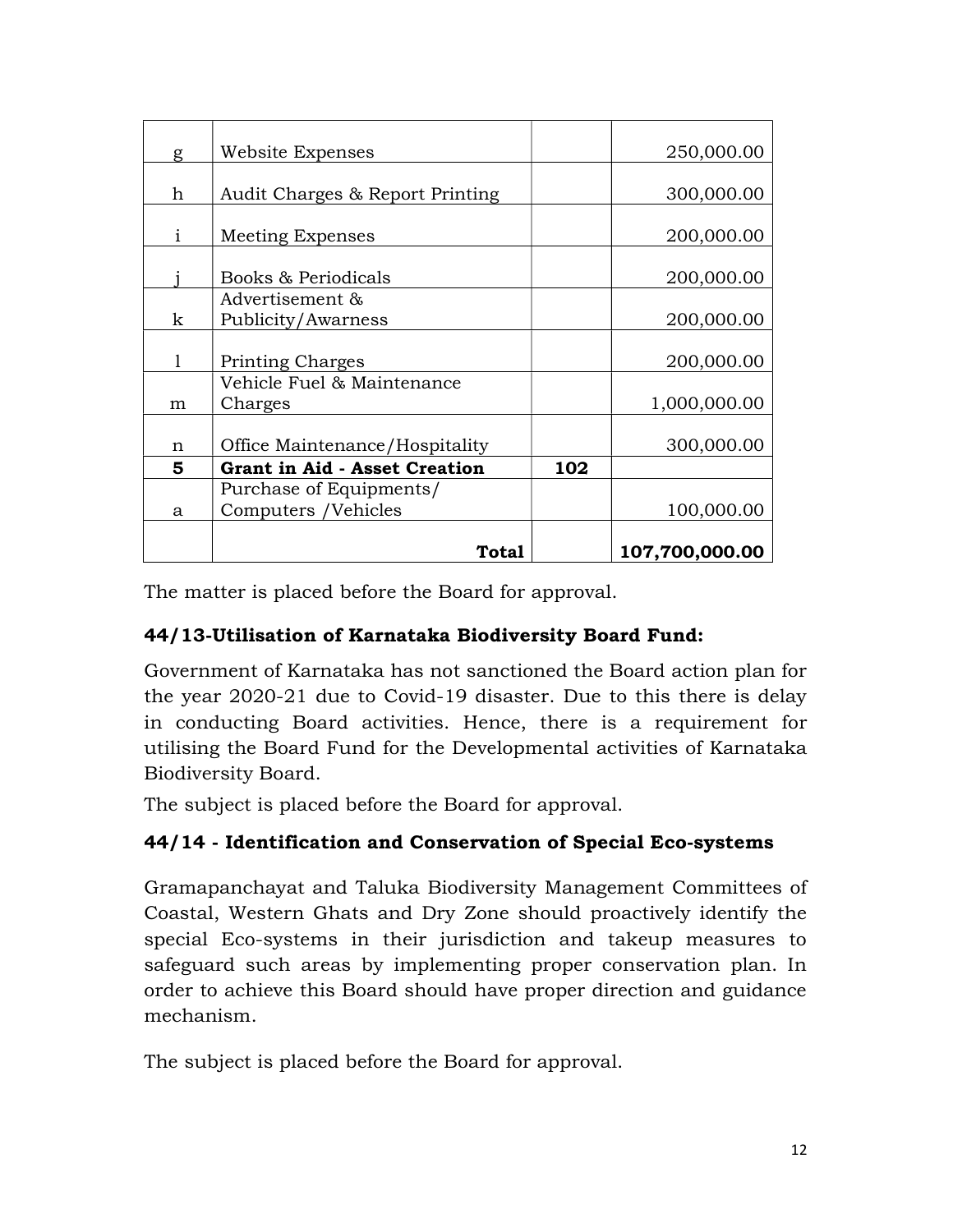## 44/15- Appointment of Honorary Biodiversity Warden:

To monitor the Biodiversity activities in Karnataka, it is necessary to appoint Environment Experts / Resource persons as Biodiversity Wardens in the districts similar to Honorary Wildlife Wardens under Karnataka Forest Department. Initially Biodiversity Wardens may be nominated in 4 Western Ghat Districts as a pilot programme.

The subject is placed before the Board for approval.

# 44/16 (A) - Conservation and management of Nallur Tamarind Grove Biodiversity Heritage Site:

Nallur Tamarind Grove is the first Biodiversity Heritage Site declared in India. The site was notified in the official Gazette No. FEE 154 ENV 2006, BANGALORE. Dated: 24/01/2007 and the area comprises of 53.2 Acres. The uniqueness of the heritage site is that it contains special germplasm of tamarind trees which are very old, ranging between 168 years to 423 years to the present. The Chairman, Karnataka Biodiversity Board and Member Secretary, KBB along with Assistant Commissioner, Bengaluru Rural; Tahsildar, Devanahalli taluk and the DCF (Territorial) and DCF(Social Forestry), Bangalore Rural district visited Nallur BHS on 11/03/2020 for discussion regarding management of the site. During the meeting, the Nallur BMC brought to the notice of Chairman, KBB that the area is dominated with Prosopis, Abutilon and Lantana weeds, the existing barbed wire fencing of the BHS has collapsed and the area is frequently trespassed resulting in accumulation of debris. In order to manage the heritage site, the Nallur BMC has suggested the following:  $(Annexure - VI)$ 

- 1. Entire area must be cleaned of debris.
- 2. Providing chain link mesh for protection.
- 3. Installation of sign boards.
- 4. Removal of weeds and clearing the area.

Therefore, an amount of Rs. 5.00 Lakhs may be released to Nallur Biodiversity Management Committee for Removal of Weeds and signboards. The implementation of the works carried out by the Deputy Conservator of Forests, (Territorial), Bangalore Rural district. Fencing may be done by Karnataka Forest Department.

The matter is placed before the Board for approval and sanction.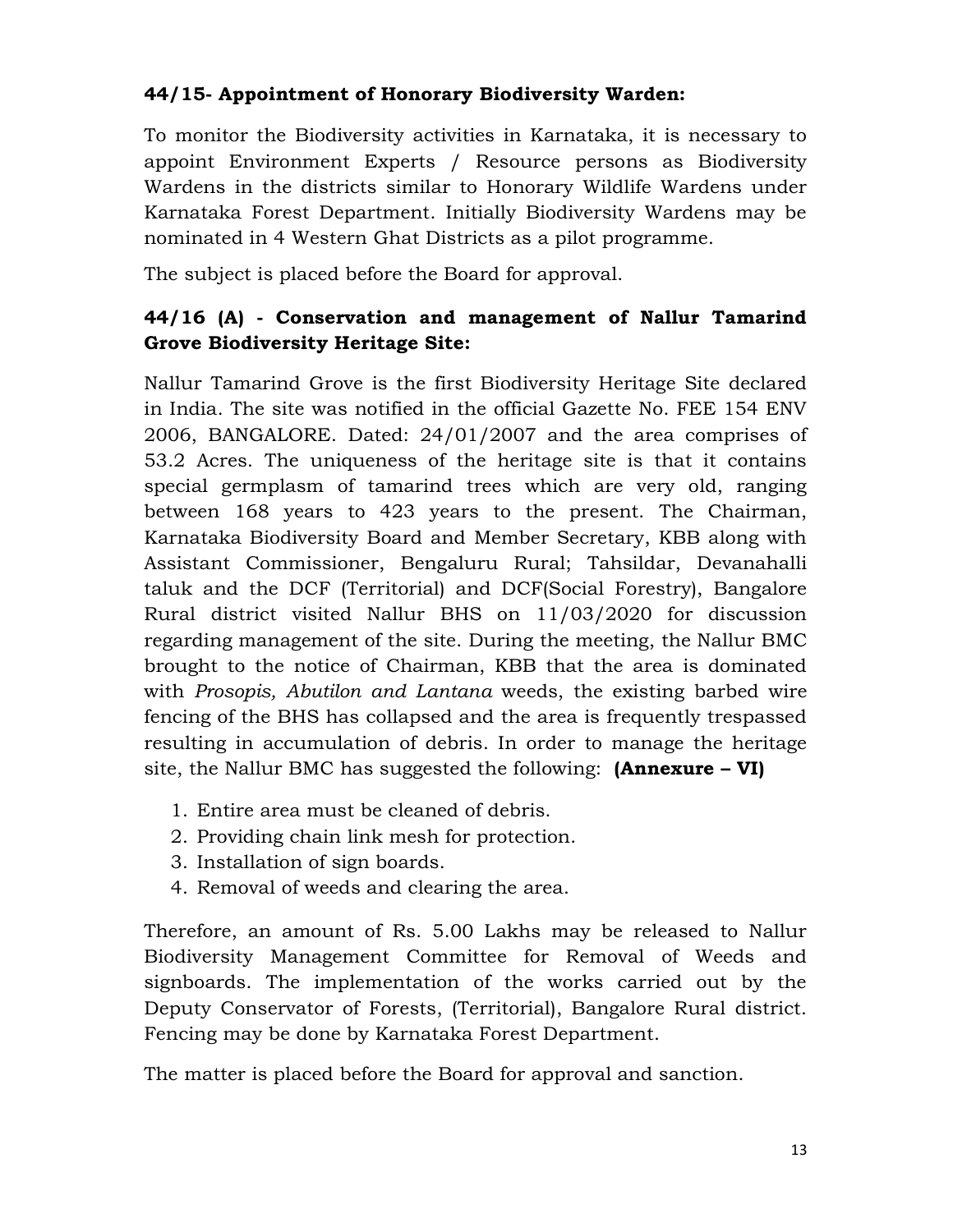# 44/16 (B) - Conservation and management of Ambargudda Biodiversity Heritage Site:

Ambargudda in Sagara Taluk, Shivamogga district has been declared as a Biodiversity Heritage Site by the Board vide notification No: FEE 21 ENV 2010, BANGALORE Dated: 18/11/2011. The heritage site is rich in forest density and harbors a variety of important flora and fauna. The Chairman, Karnataka Biodiversity Board and Board staff along with the DCF (Territorial) and DCF (Social Forestry), Shivamogga district visited Ambargudda on 16/06/2020. The site comprises of 3857.17 Acres and the area is under high risk of encroachments, the same was brought to the notice of Chairman, KBB during the meeting with the Biodiversity Management Committee and local community of the area.

It is suggested that the entire boundary of the BHS may be marked through survey and trenches maybe dug as a precautionary measure to prevent any encroachments. An amount of Rs. 5.0 Lakhs may be released to Sankanna Shanubogh BMC for the works. The implementation of the work may be done by the Deputy Conservator of Forests, (Territorial), Shivamogga district.

The matter is placed before the Board for approval and sanction.

### 44/17 - Conservation of Natural Resources and constitution of Expert Committee:

Whenever there is a need of conservation action in the common land of the State (Natural landscapes like Kans, Myristica swamps, Kumki Hills, Hullubanni, Gocharavu, Kavalu) excluding forest wild life and agricultural land areas, the need of timely field study and survey works will arise.

In order to make such a study and submit report to the Board, an Expert committee should be formed under the Board.

The subject is placed before the Board for approval.

# 44/18-Appointment of Technical Consultant/Advisor to Chairman:

As per Government Order No: FEE 92 ENV 2019 Dated:18/12/2019 the Chairman is entitled to have one group A or B officer as a Private Secretary on deputation from the other Department. But as per Chairman's direction instead of Private Secretary the Board has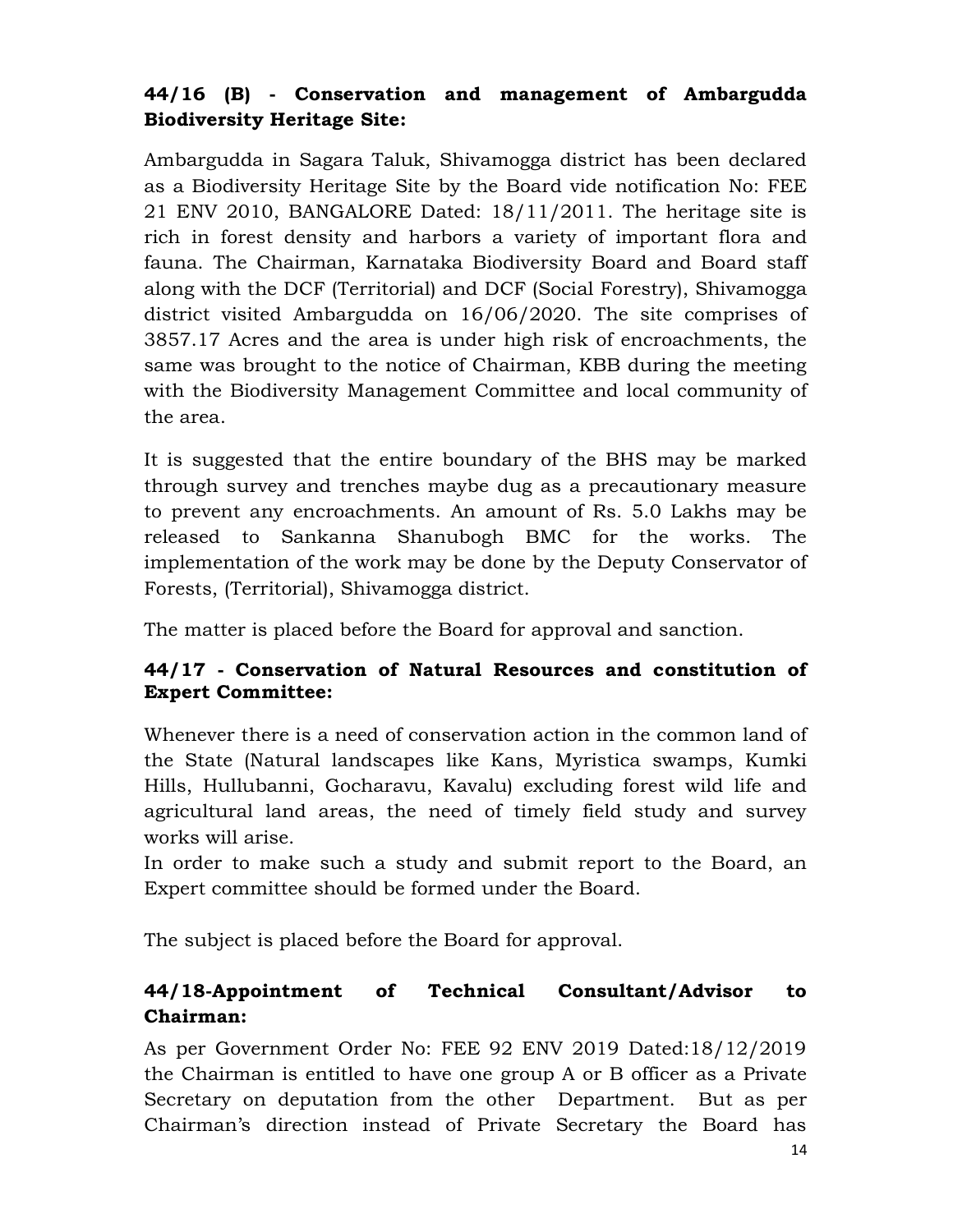engaged the services of Dr.H.Keshava Korse, Senior Botanist and Ecologist as Technical Consultant/Advisor to Chairman as per provisions made under Karnataka Biological Diversity Act 2005 Rule 13(7). Accordingly, Dr.Keshava H Korse has been appointed as a Technical Consultant/Advisor to Chairman vide order No.ADM/A01/ CM/121/19-20 dated:21/04/2020 on monthly consolidated pay of Rs.45,000/- for a period of 11 months. (Annexure – VII)

This is brought to the notice of the Board for approval.

# 44/19- Appointment of Technical Assistant for PBR vetting in the District:

As per the meeting proceedings of the Chief Secretary to Government, dated:21/03/2020, one Technical Assistant for each District for a period of two months have been appointed for the PBR verification and vetting at a fixed remuneration of Rs.25,000/- per month. The total cost of amount Rs.15,00,000.00/. This additional expenditure will be met under PBR Head of the unspent balance. (Annexure – VIII)

This is brought to the notice of the Board for approval.

# 44/20-Pay anomality of the Out source Staff :

As per 28th Board meeting the enhancement of emoluments to the staff and resolved that it should been enhanced to neutralize the increase in dearness (equivalent to DA given by the Govt of Karnataka in last one year) plus an increment of 3% for each completed year. This should be a general policy for supporting staff till further revision of this policy takes place.

As per 34/7 Board résolution theTechnical Executives of the Board fixed the annual increment of Rs.1500/-. This causes the pay anomality among Technical Executives and other staff of the Board. Hence the 28/3 Board resolution to be adopted to all the outsource staff and consultants.

This is brought to the notice of the Board for approval.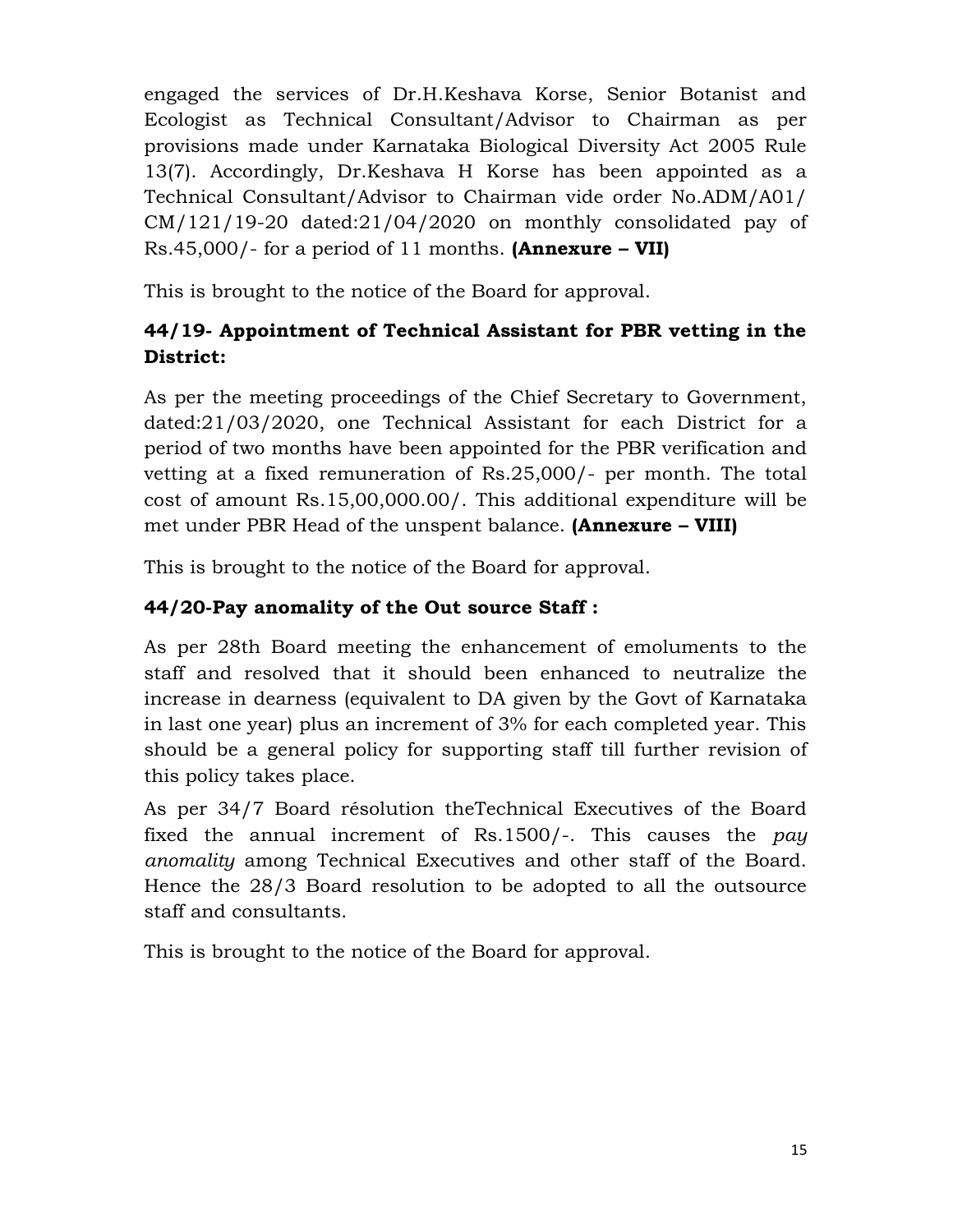44/21- Details of FD's with the Board during 2020-2021 under various schemes mentioned below:

| 1. State Fund |  |
|---------------|--|
|---------------|--|

| <b>Account Number</b> | <b>Date</b> | Amount      |
|-----------------------|-------------|-------------|
| 47428-33              | 29.09.2019  | 8015266-88  |
| 47428-34              | 04.10.2019  | 6253503-98  |
| 47428-35              | 06.10.2019  | 9207510-31  |
| 47428-45              | 02.06.2020  | 8000000.00  |
| 47428-46              | 02.06.2020  | 8000000.00  |
| 47428-47              | 02.06.2020  | 8000000.00  |
| 47428-48              | 02.06.2020  | 8000000.00  |
| 47428-49              | 02.06.2020  | 8000000.00  |
| <b>TOTAL</b>          |             | 63476281.17 |

#### 2. ABS Fund

| <b>Account Number</b> | <b>Date</b> | Amount      |
|-----------------------|-------------|-------------|
| 47428-38              | 30.05.2020  | 4410,023-00 |
| 47428-39              | 30.05.2020  | 8000000-00  |
| 47428-42              | 01.06.2021  | 8000000-00  |
| 47428-43              | 01.06.2021  | 8000000-00  |
| 47428-44              | 02.06.2021  | 8000000-00  |
| <b>TOTAL</b>          |             | 36410023.00 |

#### 3.ABS Application

| <b>Account Number</b> | <b>Date</b> | Amount     |
|-----------------------|-------------|------------|
| 47428-50              | 05.06.2020  | 2000000.00 |

#### 4.NMPB Fund

| <b>Account Number</b> | <b>Date</b> | Amount       |
|-----------------------|-------------|--------------|
| 47428-40              | 30.05.2020  | 40,00,000-00 |

#### 5.NBA Fund

| <b>Account Number</b> | <b>Date</b> | Amount  |
|-----------------------|-------------|---------|
|                       | 30.05.2020  | 1801997 |

The details of FD's brought to the notice of the Board.

### 44/-22 - Expansion of ABS Cell in the Board:

An ABS Cell has been constituted in the Board with an ABS Consultant and two technical executives to carry out the activities of the ABS provisions of the BD Act, 2002.

Some of the activities of the ABS Cell are reviewing applications submitted by various industrial sectors, updating ABS database, sending notices and reminders to each individual companies/entities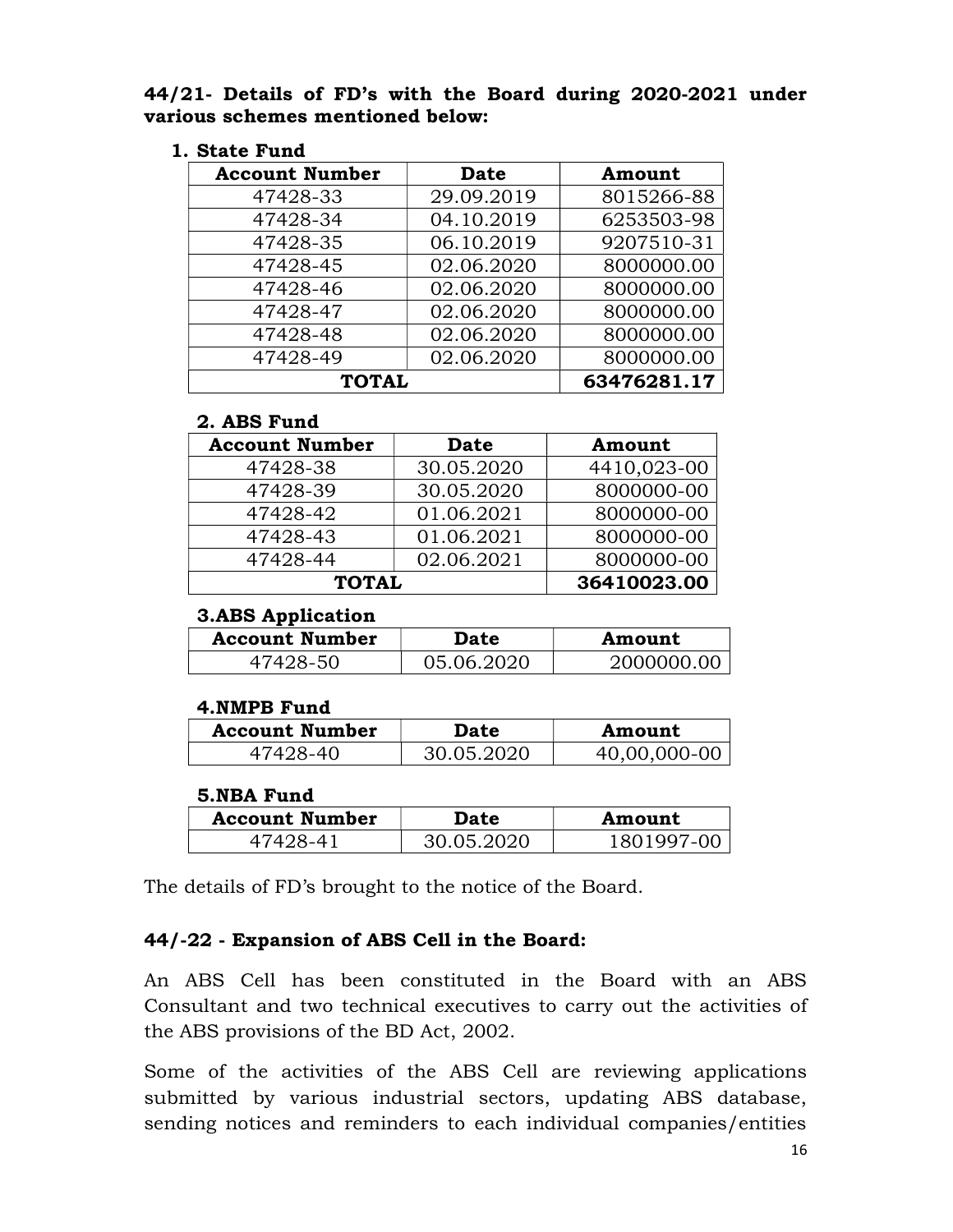from various industrial sectors, to follow up on the NBA directives, recommend amendments to the BD Act, 2002, Rules, Guidelines etc (in consultation with expert committees).

Apart from this, conducting various ABS Expert Committee meetings, correspondence with various BMCs for consent or otherwise of applications by domestic entities, executing ABS agreements with compliant industries/entities and co-ordination with the Forest Dept, advocates to file cases against defaulting companies are also important tasks entrusted to the ABS cell.

The ABS Cell is also drafting the policy works for the disbursement of the ABS amount accrued in the Board and this would require additional man-power to co-ordinate with the local BMCs for effectively implementing the conservation, sustainability provisions of the BD Act, 2002, in the field through utilization of the ABS funds and there-by completing the three objectives of the Act.

Further, ABS compliance is to be monitored in various other sectors like Biotechnology, Agro-based industries, perfumeries, nutraceuticals and extract manufacturing industries, traders, animal husbandry and leather industries (here certain inputs are bio-resources) etc.

The quantum of work is extensive and hence there is an urgent need for expansion of the ABS cell with five Scientific/Technical executives to support the ABS Cell in the above reasoned activities and the same is of utmost importance for effective implementation of the ABS provisions of the BD Act, 2002 in the State.

### Requirements:

Five scientific/technical executives with qualification of a Masters Degree in life sciences/allied courses are essential to effectively carry out the works of the ABS Cell. (Annexure  $-$  IX)

### Duties:

1. Trainings and capacity building of BMC members and the local community on the Biological Diversity Act, 2002, the role, functions and powers of the BMC in terms of levy fee collections, conservation of biodiversity and sustainable utilization of biological resources.